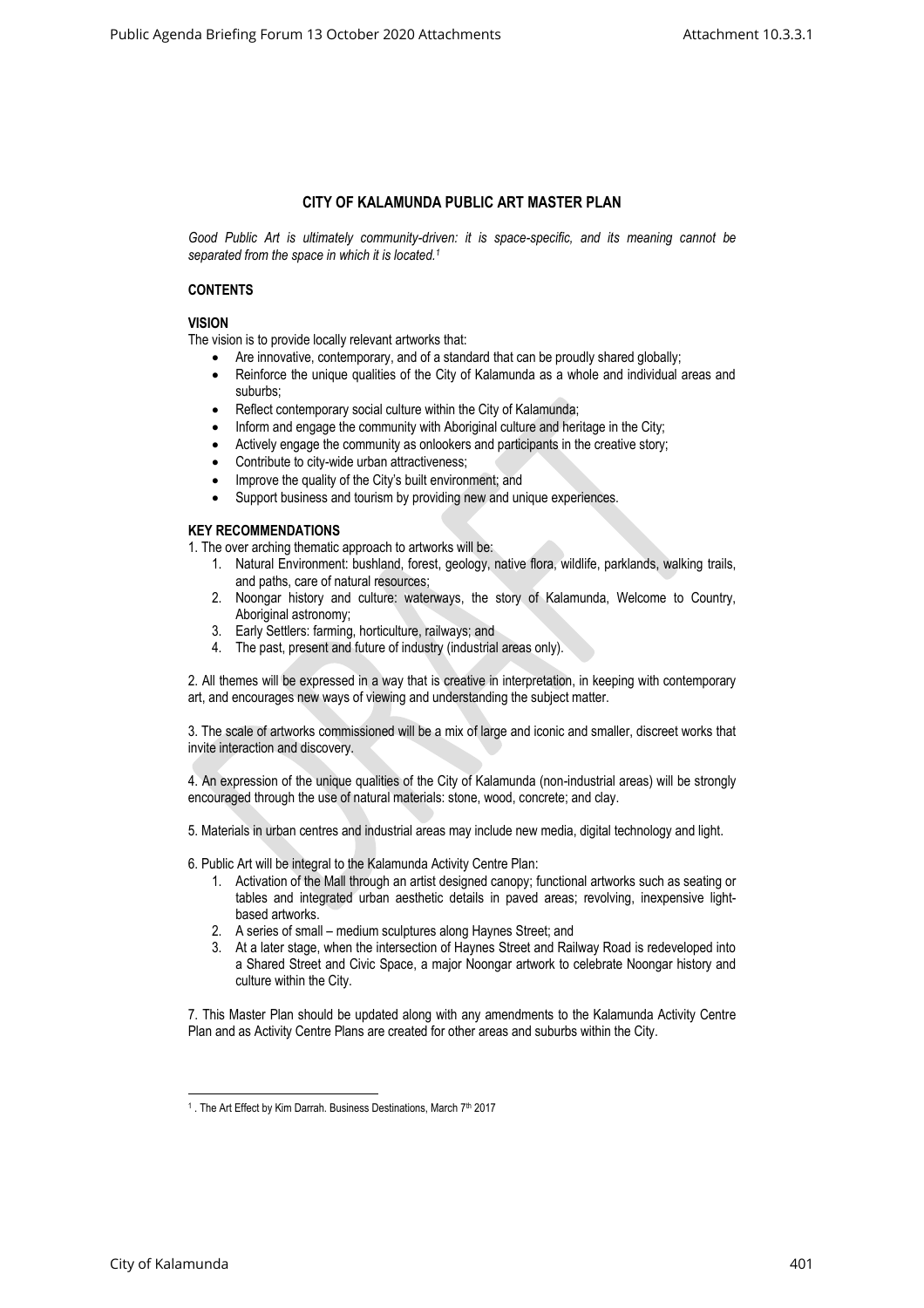8. Landmark sculptures will herald entry points to the eastern and southern edges of the City in Wattle Grove, and at the intersection of Canning and Pomeroy Roads, Carmel; and into Lesmurdie. The artwork in Wattle Grove will be a celebration of Noongar heritage and culture.

9.The City should commission a series of small to medium sized, interactive, child friendly artworks as part of proposed master plans and upgrading of the Ray Owen Reserve (Lesmurdie), Scott Reserve (High Wycombe), Maida Vale Reserve, Cambridge Reserve (Forrestfield), Hartfield Park and Stirk Park (Kalamunda).

10. The City should instigate an annual or bi-annual festival of temporary or ephemeral artworks that relate to the natural environment. This will be partially funded from external grants.

11. Aboriginal artists will be actively encouraged to apply for all publicly advertised commissions, not only the two specifically referencing Noongar heritage and culture.

12. The City of Kalamunda should undertake a condition audit of all existing Public Art works and enhance budget allocation to ensure a program of regular maintenance undertaken by a conservator or professional Public Art remedial specialist.

13. As part of the above audit, the City should ensure that, in keeping with the Copyright Amendment (Moral Rights) Act 2000, all artworks have a plaque attributing the artists. The City should prepare a template for plaques, so they are standardised.

14. The City should write and make available a Guide to Public Art for private Developers, to ensure they are fully aware of key requirements within this Master Plan, the Public Art Policy and Local Planning Policy 26 and provided them with a blue print for the artist commissioning processes.

15. The City should actively work with and encourage private Developers to make bold and prominent statements with their commissioned artwork.

## **1. BACKGROUND**

In 2019 the City of Kalamunda made two key commitments to encouraging arts of all kinds to become a larger part of life for all residents and visitors. Firstly, the City commissioned Creative Communities: An Arts Strategy, <sup>2</sup> which is a statement of future intent and opportunities to engage with arts of all kind within the City. Key Focus Area One – Place –making and Identity within the document itemises opportunities for the intersection of art and urban and commercial renewal. Specifically, it highlights the need to:

- Create a Public Art Policy; and
- Develop a City of Kalamunda Public Art Master Plan.

As a direct outcome of these two recommendations, the City of Kalamunda made its second key commitment by adopting Local Planning Policy No.26 - Public Art Contributions (LPP26)<sup>3</sup> requiring a Public Art contribution of 1% of the estimated cost of development, (including budgeted costs for contingencies) on all developments where the cost exceeds \$500,00 ex GST (with the exception of a single house, grouped dwelling, ancillary dwelling, building upgrades, heritage development works or any ancillary structures).

This contribution is capped at \$250,000 and the developer has the option of commissioning their own artwork or paying a cash in lieu contribution to the City of Kalamunda for their Public Art Reserve Fund to be used for the acquisition or commissioning of Public Artworks.

<sup>2</sup> City of Kalamunda. Creative Communities: An Arts Strategy. 2019

<sup>3</sup> .City of Kalamunda. Local Planning Policy No.26 – Public Art Contributions.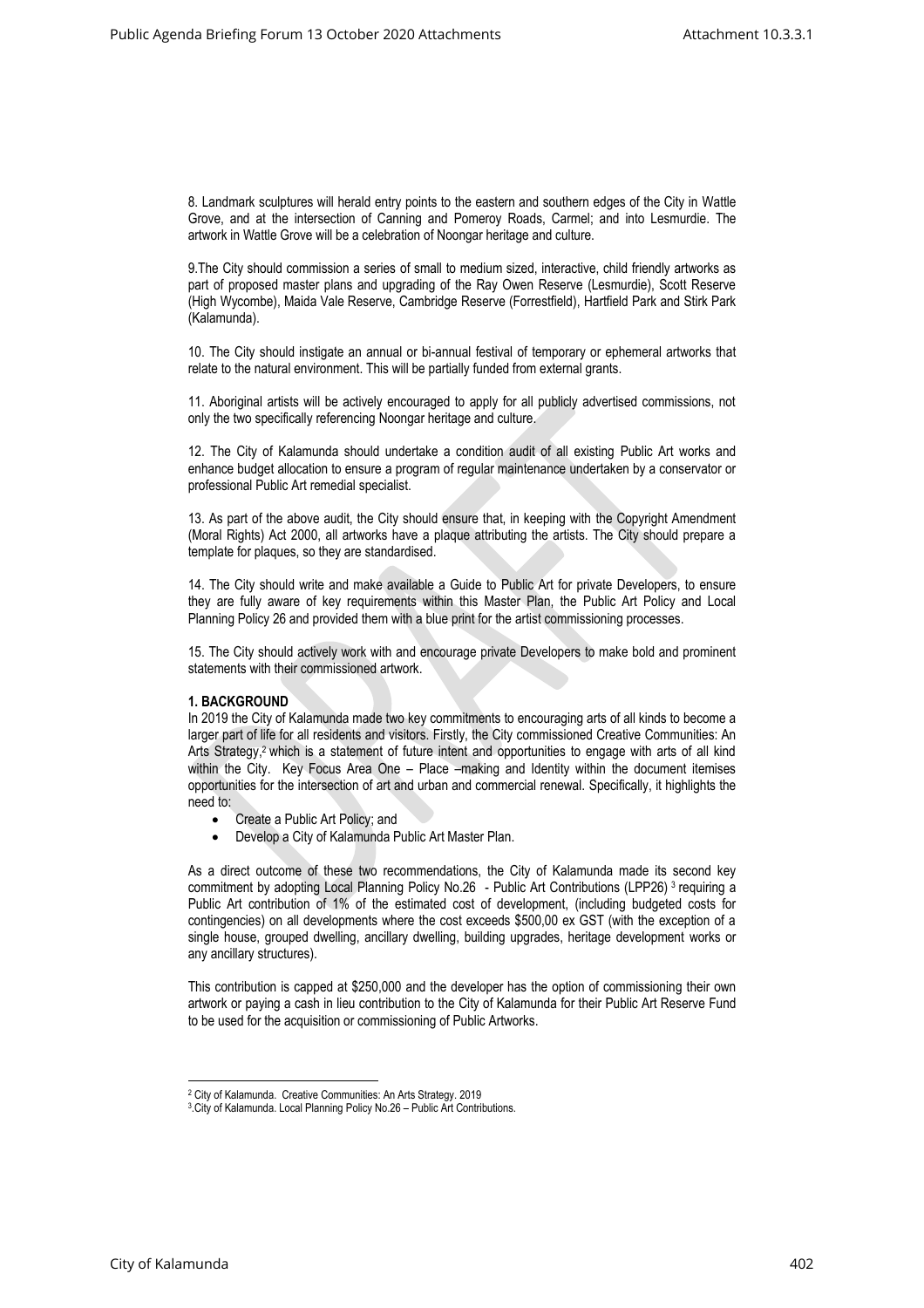This Public Art Master Plan is the direct result of these initiatives and is intended to provide guidance for future commissions within the City in relation to promoting community identity, site, theme, use, longevity, and budget.

Key Focus Area Three - The Kalamunda City Economy, Creative Communities: An Arts Strategy identifies the potential for a unique international sculpture event to be held in spring, times to coincide with the Perth Hills Spring Festival and Kalamunda Open Studios. The suggestion is that it is based upon Sculptures by the Sea, but in keeping with the local rural and forest environment, could align with the City's Bike Strategy and, in partnership with the Department of Biodiversity and Attractions, be positioned along the Zig Zag Scenic Trail. The large number of public open spaces throughout the City provides ample opportunities for additional or alternative locations if required.

#### **1.1. Public Art**

*The artwork should be thought provoking and create an 'experience' for the viewer – similar to a great performance or meal'.<sup>4</sup>*

Public Art is art that is developed specifically for a given site within the public realm. Very occasionally in special circumstances such as aged care facilities, an Art Coordinator or developer may seek permission for public art to be in an internal courtyard or within a building.

Public Art may be stand-alone, integrated into a building or into hard and soft man-made landscapes such as parks, shared paths, plazas, or designated areas within the natural landscape.

Public Art is distinguished by art in galleries, (where people choose what they see after entering) in that once in the public domain, a viewer may have no option but to connect with it if it is placed in a space regularly used. Public Art does not, therefore, generally reflect any socio-political views or use language or iconography that may offend some members of the public. Nevertheless, Public Art can still be intellectually and visually challenging, inviting discourse and debate.

As well as being inviting and even fun and interactive, Public Art can create a strong sense of place and community and encourage viewers to view their surroundings in different and multi-faceted ways.

Public Art may be:

- Permanent with an anticipated lifespan of at least 20 years;
- Temporary with an anticipated life span of up to 10 years; or
- Ephemeral: in place for a few hours, a day or two or as part of a festival for 2 or 3 weeks.

The list of potential outcomes is expansive and ever increasing as in the 21<sup>st</sup> century new materials and digital programs widen artists' horizon on an almost daily basis.

Categories of Public Art are defined in the City of Kalamunda Local Planning Policy 26 – Public Art Contributions (LLP26).

#### **1.2 Public Art in Western Australia**

The emergence of contemporary Public Art in Western Australia began in the late 1980s and consolidated when the State Government introduced a Percent for Art in 1996.

With the State Government leading the way, Percent for Art policies have been adopted and implemented by all Western Australian Government Redevelopment Authorities<sup>5</sup> since circa 1990 and starting with the City of Vincent, have branched out to the majority of Local Government Authorities, now including the City of Kalamunda.

<sup>4</sup> .Lance Fung, quoted in the Art Effect by Kim Darrah.

<sup>&</sup>lt;sup>5</sup> The East Perth, Subiaco, Midland, and Armadale Redevelopment Authorities, which all amalgamated into the Metropolitan Redevelopment Authority in January 2012, which has now merged with Landcorp to form DevelopmentWA.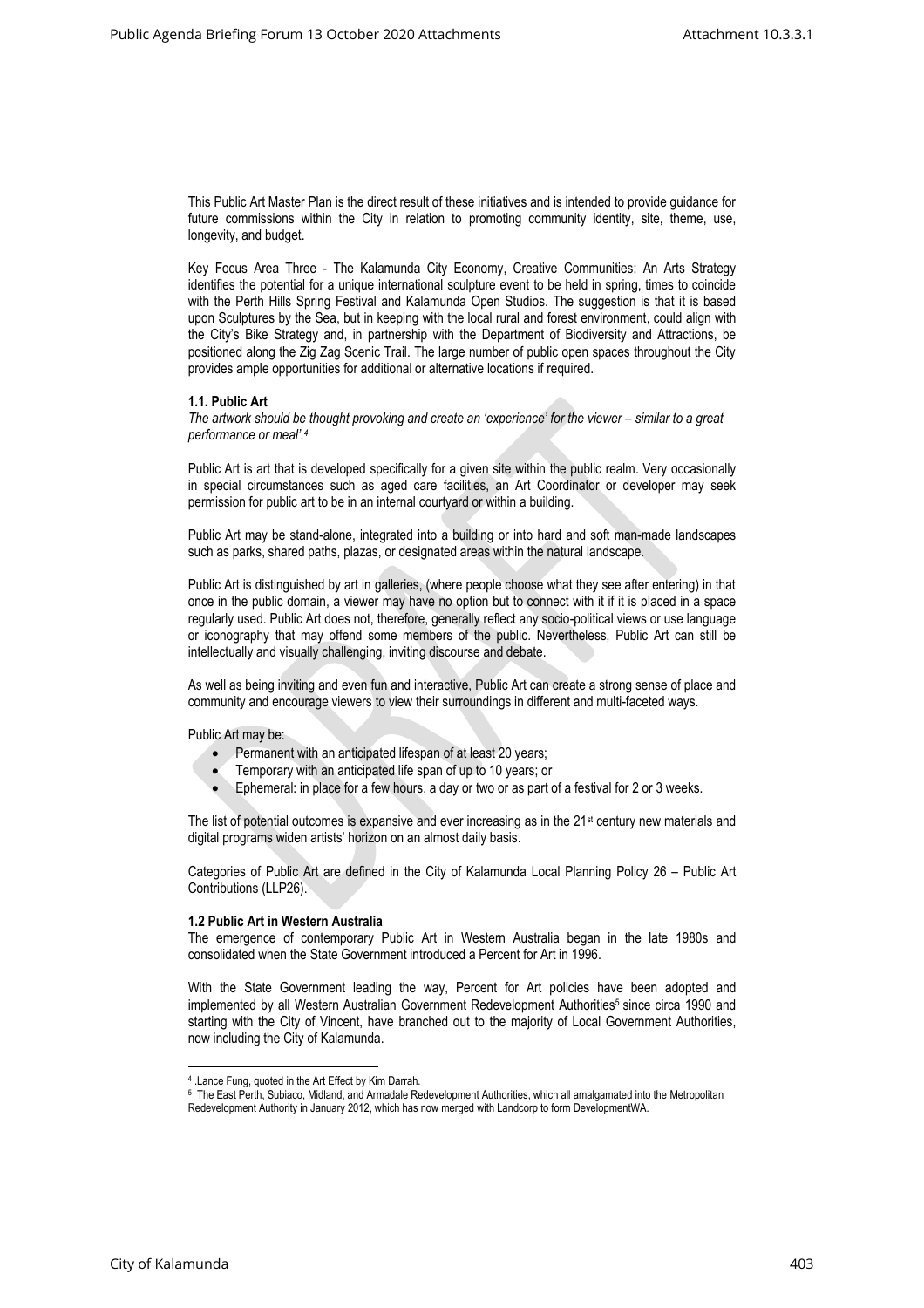As Public Art has developed across the state, and artists have responded to local communities and conditions, and the realities of our harsh sun (and often salt atmosphere and high winds) on materials and finishes, a specific Western Australian style of work has emerged.

The challenge for the City of Kalamunda will be ensure that commissioned artworks have characteristics that are specific to the unique places and spaces within its borders and do not fall into styles that are more generic.

#### **1.3. Public Art and Business and Tourism**

There are many examples of the positive effect that Public Art has on business development. Internationally iconic artworks such as Anish Kapoor's 'Cloud Gate' and Juame Pensa's 'Cloud Fountain' in Chicago's Millennium Park or Antony Gormley's 'Angel of the North'<sup>6</sup> placed on the now defunct coalfields outside of Gatehead in the UK are often quoted in this regard but there are excellent examples closer to home in regional Australia, and redeveloped areas of metropolitan Perth.

In Western Australia, the early Redevelopment Authorities (East Perth, Subiaco, and Midland) all initiated extensive Public Art programs. Initially this was to create ambience within the public open space, but they soon realised that the inclusion of art impacted favourably on the sales of land lots and buildings.

Understory by Southern Forest Arts is a nationally unique art in nature experience with artworks located along a 1.2km walk trail through pristine native forest. The community driven project was initiated to bring tourists into the small forest town of Northcliffe near Pemberton, at a time when the town was socially fractured after local logging ceased. The project encompasses several art forms and has an ongoing program of sculptures, stories, poetry and music that explore the relationship with nature and the 'spirit of place'.

The Public Silo Trail initiated and managed by FORM has created a tourist trail across the southern wheat belt linking Northam, Merredin, Katanning, Newdegate, Pingrup, Ravensthorpe and Albany. In Victoria, Benalla's *Wall to Wall Festival* engages its local community and draws visitors to the area to view murals…On 9 November 2017 the *Border Mail* reported Quantum Market Research findings of AUS\$418,232 generated in April (2017) with AUS\$4,228,562 likely over the forthcoming eleven months, with an impressive total economic impact of AUS\$6.338 million to Benalla over the year.<sup>7</sup>

Historically, the City of Kalamunda attracted visitors to the horticultural nurseries within its borders and continues to do so to the significant ones remaining. More recently there has been a rise in Agri-tourism in the scenic eastern rural areas through the expansion of restaurants, short-term accommodation and sales of wine and other produce.

The suburb of Kalamunda (and to a lesser extent Lesmurdie) within the City enjoys tourist trade from local, interstate and overseas travellers who head to the weekend markets, begin walking the Bibbulmun Track or go to Lesmurdie Falls. A large cohort of cyclists descends on Kalamunda at the weekend with both cycling and mountain biking popular. The City is home to more than 20 walking and cycling trails.

 $^6$  . The Angel of the North has become a symbol of northeast England. The iconic statue has been credited with accelerating the pace of development in Gateshead, with an increase in investment, business activity and employment. In Chicago, the Millenium Park project was initiated as a cultural precinct in 1998. In terms of the Park's economic impact, Edward K. Uhlar wrote for the *Greater Philadelphia Regional Review* (Winter 2000) that, while Millennium Park opened in 2004, its impact on Chicago's economy was evident during its development years. "Real estate values and the property tax base were enhanced as early as the spring of 2000 when it was reported that a Michigan Avenue commercial building was sold for …more than double what the seller purchased it for six years before (quoted in UAP News: Public Art: Creativity as Catalyst for Economic Success).

<sup>&</sup>lt;sup>7</sup> . Quoted in UAP News: Public Art: Creativity as Catalyst for Economic Success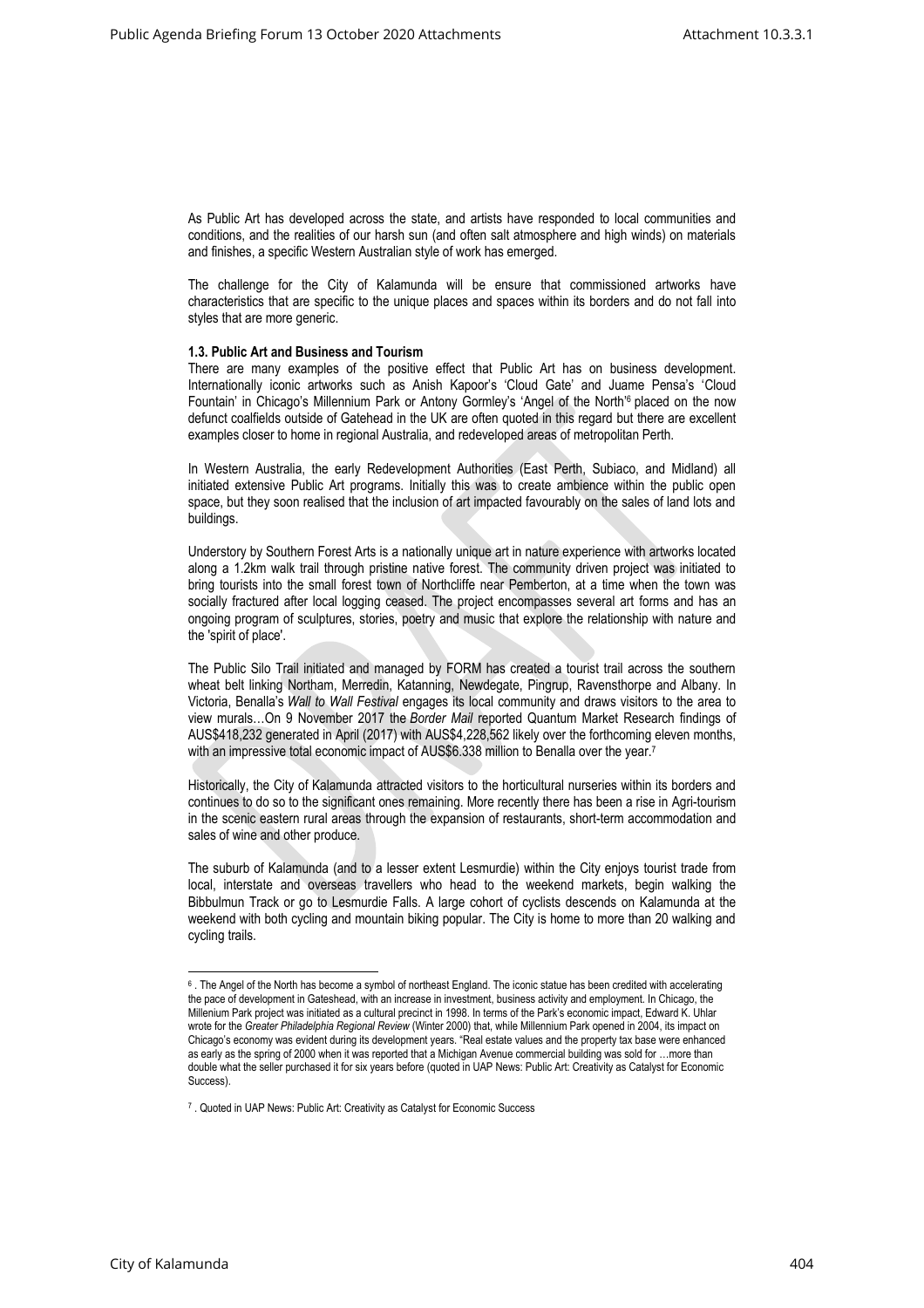Public Art in the City of Kalamunda would add to the tourist experience through:

- Iconic artworks that assist with wayfinding;
- Creating an interactive experience by strategically placing a series of small-scale artworks that need to be discovered; and
- Commissioning artworks that contribute to the experience of the natural environment;
- Developing an annual or bi-annual festival of forest related ephemeral art positioned as a trail throughout the City.

#### **2. CITY OF KALAMUNDA**

The City of Kalamunda is geographically large, covering 324 sq km and the majority of that area is rural, state forest, or National Park. In brief, there are three distinct communities: the eastern rural; the escarpment; and the foothills. Individual suburbs and townships each have their own unique identity and character.

The highest population density is in the foothills, and this is set to rise further with upcoming developments, around the High Wycombe Transit Oriented Precinct and Maida Vale South. In the eastern rural area, subject to the Pickering Brook Taskforce there is a potential development in Pickering Brook, but in the escarpment suburbs of Kalamunda, Gooseberry Hill, and Lesmurdie, there is little room for expansion. The City's population is expected to grow by 22.1% by 2036 and Public Art will contribute to the attractiveness of public spaces and urban streetscapes where families and the community walk, drive or gather.<sup>8</sup>

The City also includes industrial areas, where any new Public Art may be driven more by the industrial uses of the site than an adherence to a natural environment long since gone.

#### **2.1 History**

Of the fourteen Noongar language groups, the people who live in the Perth region are known as the Whadjuk people. The Canning River is the border between the two Whadjuk clans, the Bilya (Beeliar) and Beeloo (Beelu) people. The land south of the Swan River and west of the Canning River to the coast is known as Bilya (Beeliar). The land east of the Canning River to the Helena River is Beeloo land. The Youran (bobtail lizard) is the totem animal for the Bilya people; and the Nyingarn (echidna) is the totem animal for the Beeloo people. The Beeloo people hunted tortoises in the wetlands (Mundy Swamp), carrying them to higher ground in the east for cooking and eating.

During the early days of settlement, Mundy (Munday) (pronounced mun-dee) was one of the most important and successful negotiators for the Whadjuk community. The name can be recognized in Mundy Regional Park and Mundy Swamp, a wetland located against the north-eastern perimeter fence of Perth airport, south-west of King road and west of the Forrestfield and Kewdale railway yards.<sup>9</sup>

In 1827 the Colonial Botanist, Mr Charles Fraser and Captain James Stirling explored the region to evaluate its suitability for farming. Initially the area was used for forestry and orchards; fruit growing continues to be one of the major industries in the City today. The Townsite of Kalamunda was approved in 1902 and quickly established itself as a tourism destination. Advertised as a 'health resort', City folk would travel to Kalamunda to experience nature, fresh air and a change of climate. This rich heritage now provides a range of historical and cultural attractions for tourists.

#### **2.2 City of Kalamunda – Innovate Reconciliation Action Plan**

In 2019, the City of Kalamunda, in collaboration with the community, developed the Innovate Reconciliation Action Plan, which has been endorsed by Council and Reconciliation Australia. This formally commits the City to reconciliation and provides a framework for organisations within its boundaries to advance reconciliation.

<sup>8</sup> . Statistic taken from: forecast.id.com.au/kalamunda

<sup>9</sup> Noongar and settler background and history provided by Nicole O'Neil, City of Kalamunda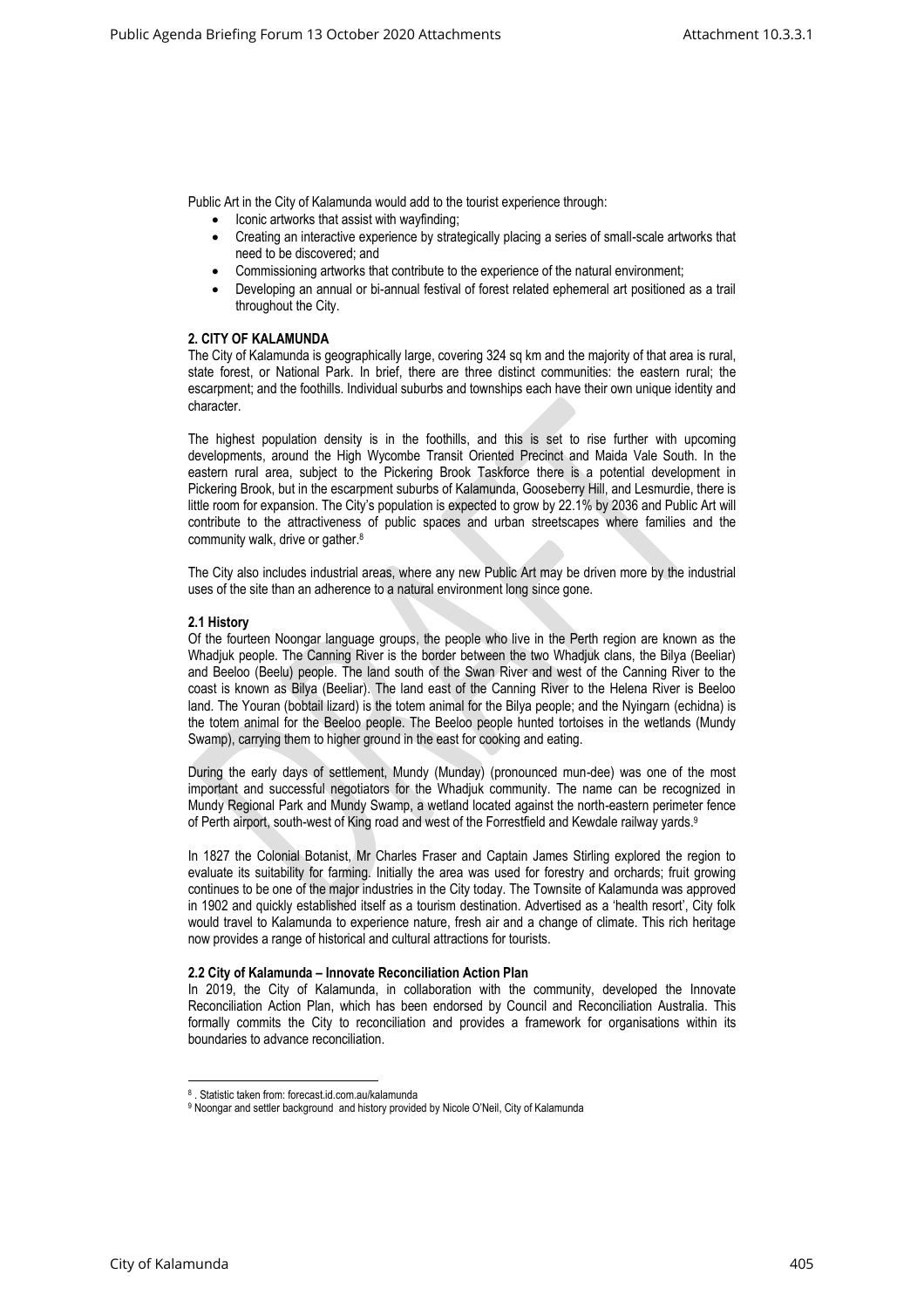Public Art can support reconciliation by specifically commissioning dedicated artworks that address matters of Noongar heritage and culture, and through those artworks assist with education of the wider community on matters of cultural heritage.

Only a Noongar artist or a team that includes a Noongar artist or cultural adviser will be eligible for artworks specifically about Noongar heritage and culture

Aboriginal artists will be encouraged to apply for all publicly advertised art commissions through direct advertisement to suitable artists and posting information on social media platforms such as the Six Seasons Noongar Events, Nyoongah Art in Nyoongah Country, and Intercultural Creatives Face Book pages as well as the local arts pages.

#### **2.3 Urban Infrastructure**

In 2018 the City engaged consultants to prepare the Kalamunda Activity Centre Plan for the Kalamunda Town Centre. In April 2019 Council adopted the Plan. The Plan recommends creating a new Main Street along Haynes Street from Canning Road to Railway Road, with a future Shared Street and Civic Space at the intersection of Haynes and Railway Roads, and an improved Central Mall Streetscape, all of which to include Public Art act as attractors and to assist with way finding.

At the Special Council Meeting 30 June 2020, Council endorsed the Central Mall Streetscape Construction, with a Kalamunda Central Mall Concept Design being prepared and in draft form (August 2020).

The aims of the Kalamunda Central Mall Concept Design are to:

- 1. Create a local meeting place
- 2. Create a pedestrian focused place
- 3. Increase flexibility for a variety of daily uses and events
- 4. Attract families and children
- 5. Enhance the built form interfaces
- 6. Increase activity during the day
- 7. Support night activity
- 8. Create a safe shared street.
- 9. Express the local identity
- 10. Encourage local traders and landowners to enliven the place

Public Art will be integral to achieving these aims through the inclusion of artists to design and/or create site-specific artworks that improve ambience and amenity: the central canopy, furniture; the ground plane; and small details on the urban infrastructure.

The City should also prepare, in the first instance, an Activity Centre Plan for the Forrestfield District Centre to explore Public Art opportunities through recommended public realm and urban design improvements, and as opportunities and funds arise carry the principle forward to other District Centres.

#### **2.3.1 High Wycombe Transit Oriented Development Precinct**

A large portion of land around the new High Wycombe station will be developed for residential and commercial use.

The Public Transport Authority (PTA) is developing the Train Station. It will have artwork integrated into the front façade and the walls opposite the platforms<sup>10</sup>. As part of the development approval for the adjacent multi deck car park, the PTA is commissioning further artwork for the car park screen façade.

<sup>10</sup> . Artwork by GAP (George Domahidy, Andrew Cruickshank, Pavel Perina), commissioned by Salini Impregilo NRW Joint Venture on behalf of the Public Transport Authority.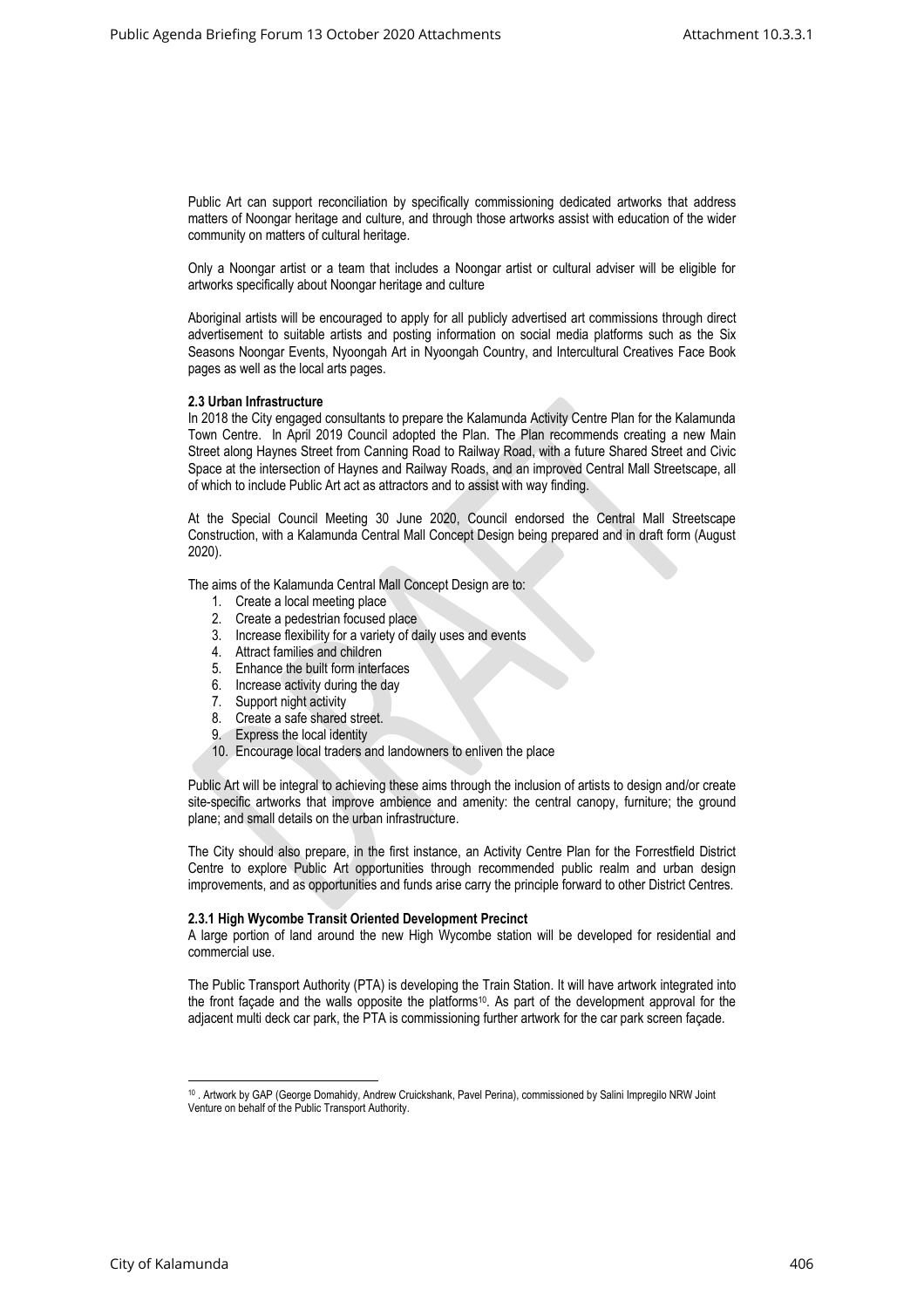Development WA will be the planning authority for the Transit Oriented Development (TOD) Precinct immediately adjacent to the Train Station. It will be a requirement for all development applications within the TOD precinct to ensure 1% of the estimated costs of works is allocated to Public Art.

The Development WA requirements for commissioning artworks are substantially the same as those set out in the City of Kalamunda Public Art Policy, particularly those relating to a definition of a professional artist.

Metronet has commissioned an Aboriginal Engagement Strategy and a Noongar Cultural Context for each station, and it is likely that through Development WA, they will also commission a Sense of Place Statement and Public Art Plan for the High Wycombe area.<sup>11</sup> This document should help to inform those.

#### **2.4 Key Entry Points To The City**

Sculptures of gumnuts by the Walsh Smith team mark the entry to the City in High Wycombe, Kalamunda and Forrestfield. However, the eastern and southern edges of the City do not have entry point sculptures. This Plan recommends that landmark sculptures are commissioned for entry points to the eastern and southern edges of the City in Wattle Grove, and at the intersection of Canning and Pomeroy Roads, Carmel. In addition, there will be a landmark sculpture at the entry to Lesmurdie from Welshpool Road.

#### **2.5 Natural and Man-Made Landscape**

*The City of Kalamunda is a diverse community that feels a strong sense of place. Generations of local people have woven powerful memories into Kalamunda's unique and rich landscape of agriculture and rural retreat, verdant parklands and wildflowers, flowing streams and hidden valleys. A legacy of orchards, forestry, and native plants, animals and birds still abound. From bandicoots to black cockatoos, from abundant eucalypts to rare flowering plants, the City of Kalamunda has much to share and protect.<sup>12</sup>*

The City of Kalamunda overall has strong sense of space, and connection to the natural environment. A sense of entering the country starts on the Swan Coastal Plain, along the seasonal waterways, which lead on to the village-sized tranquillity of urban hubs, the craggy reaches of the Darling Scarp and into the heart of the Northern Jarrah forest. Collectively these elements conjure up a sense of belonging and abundance.

Much of the natural environment within the City, particularly in the escarpment suburbs and further into the eastern rural areas are either State Forests, or Bush Forever sites managed by other state government departments. The eastern rural areas are zoned rural and the provision of recreational public open spaces does not apply. All of this means that large tracts of land within the City are not suitable or available for Public Art projects.

Throughout foothills suburbs, the City has developed and maintained large public green spaces, characterised by retaining tracts of natural bush next to man made landscapes, and providing walking tracks, seating and play equipment for children. Clearly these parks are enjoyed and used by local communities and as such provide sites for medium to small –scale, interactive and child friendly artworks for local communities to enjoy as part of their recreation.

#### **2.6 Existing Public Art in The City of Kalamunda**

The City of Kalamunda already has a number of Public Artworks, such as the stained glass by Cedar Prest in the Kalamunda Library, and wooden and glass entry screen by Malcolm Harris and Matthew

<sup>.</sup> <sup>12</sup> . The City of Kalamunda. Klamunda Clean and Green. Local Environment Strategy. 2018 -2028. PP 6-7.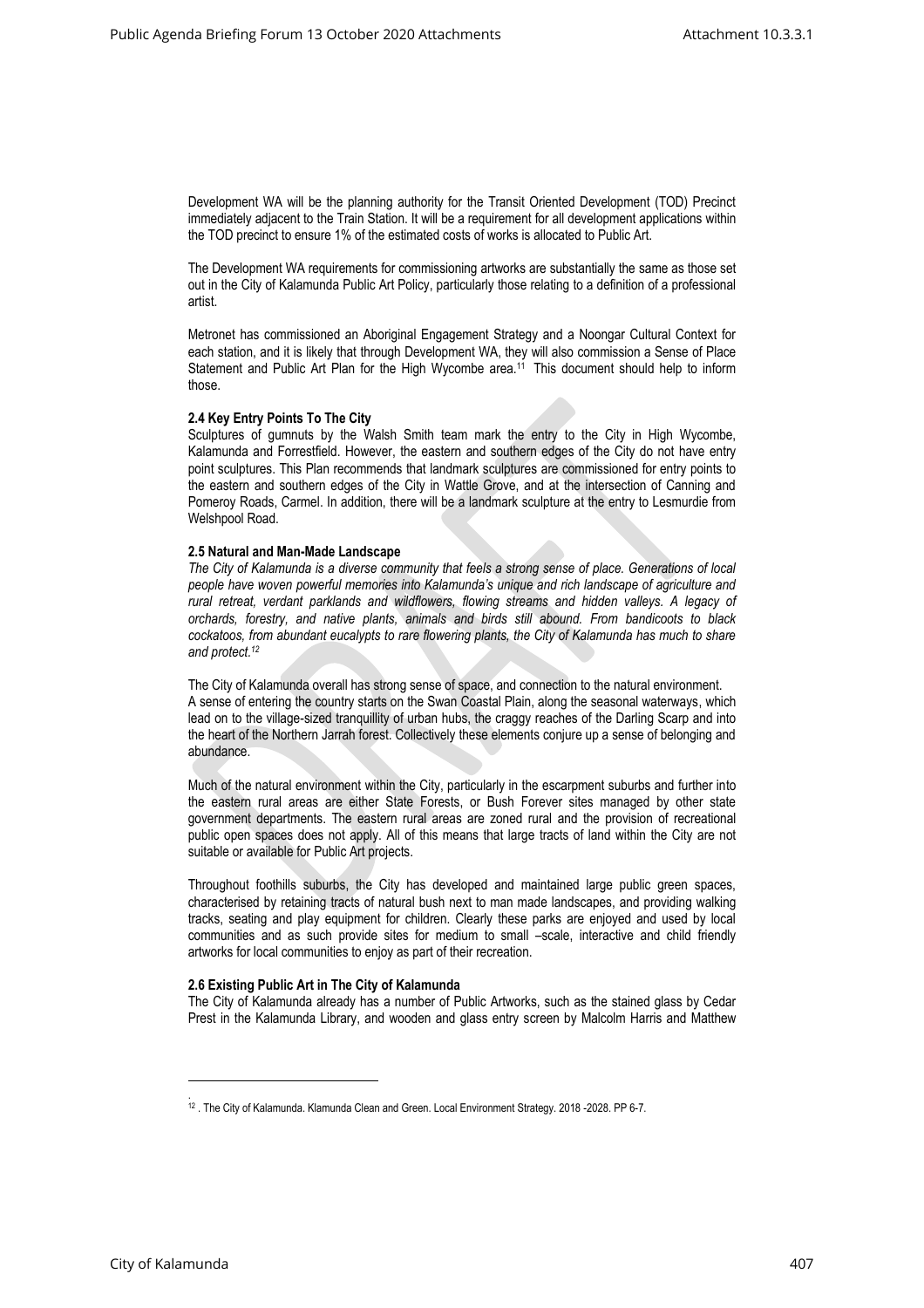Harding in the Zig Zag Cultural centre.<sup>13</sup> A valuation report undertaken by Jude van der Merwe for the City of Kalamunda in March 2020 identified works not on the register and others urgently requiring maintenance. A list of existing public art is attached as Appendix A.

It is a legal requirement of the Copyright Amendment (Moral Rights) Act 2000 that all artworks are properly attributed to the artist, however there is a paucity of plaques for artworks within the City.

In order to maintain its assets, It is recommended that the City of Kalamunda:

- 1. Undertakes an audit of all Public Artworks by a conservator or Public Art remedial specialist to ascertain what maintenance is required;
- 2. Sets up a regular (annual) maintenance regime for all Public Artworks; and
- 3. Designs a simple plaque template for all artworks and retrospectively applies them to all Public Artworks<sup>14</sup>

## **3. COMMUNITY CONSULTATION**

The City commenced community consultation on 15 May 2020 with comments closing on 6 June 2020. Comments were sought through a community survey, available as hard copy and online. Due to COVID-19 restrictions on public gatherings, face-to-face community engagements were suspended. In lieu of those, the City hosted an online Community Workshop via Microsoft Teams and facilitated by the Public Art Consultant.

The Project received a total of 92 survey responses and three (3) written submissions, while eight (8) people contributed to the online Community Workshop.

To elicit a 'Sense of Place' to inform the approach to Public Art, participants were asked what they most loved about living in the City of Kalamunda as well as questions about public art.

A copy of the Public Art Master Plan Community Engagement Report is attached as Appendix C.

Pre COVID restrictions in March 2020, the Art Consultant gave a brief presentation to the Kalamunda Arts Advisory Committee and sought their feedback on potential art projects. Their comments are attached as Appendix D.

Consultation with Noongar Elders Neville Collard and Nick Abraham and his daughter Aurora Abraham emphasised the strong local connection to Munday Swamp and the importance of walking tracks next to flowing water as its transitions from one kind of land to another.

#### **3.1 Demographics**

Out of the 92 responses, 60 (65%) of respondents were female and 25 (27%) of respondents were male. The age breakdown for respondents are: five (5%) aged between 16-25, 11 (11%) aged between 26-35, 14 (15%) aged between 36-45, 18 (19%) aged between 46-55, 18 (19%) aged between 56-65, 14 (15%) aged 66-76 and four (4%) aged 75 and older. The top four responses came from the suburbs of Kalamunda (29), Gooseberry Hill (17), Lesmurdie (13) and Forrestfield (10).

#### **3.2. Outcomes**

Many respondents commented on the friendly, sense of community and small-town atmosphere that comes with living in the City of Kalamunda.

Public Art should be commissioned to reinforce the joy people find in the environment and community values.

<sup>13</sup>. The valuation report by Jude van der Merwe submitted to the City of Kalamunda in March 2020 identified 14 Public Art works, and an addendum noted some works not previously on the asset register and others with significant maintenance requirements.

<sup>&</sup>lt;sup>14</sup> . This does not need to be large, elaborate or expensive. A copy of a State Government Percent for Art plaque is attached as Appendix C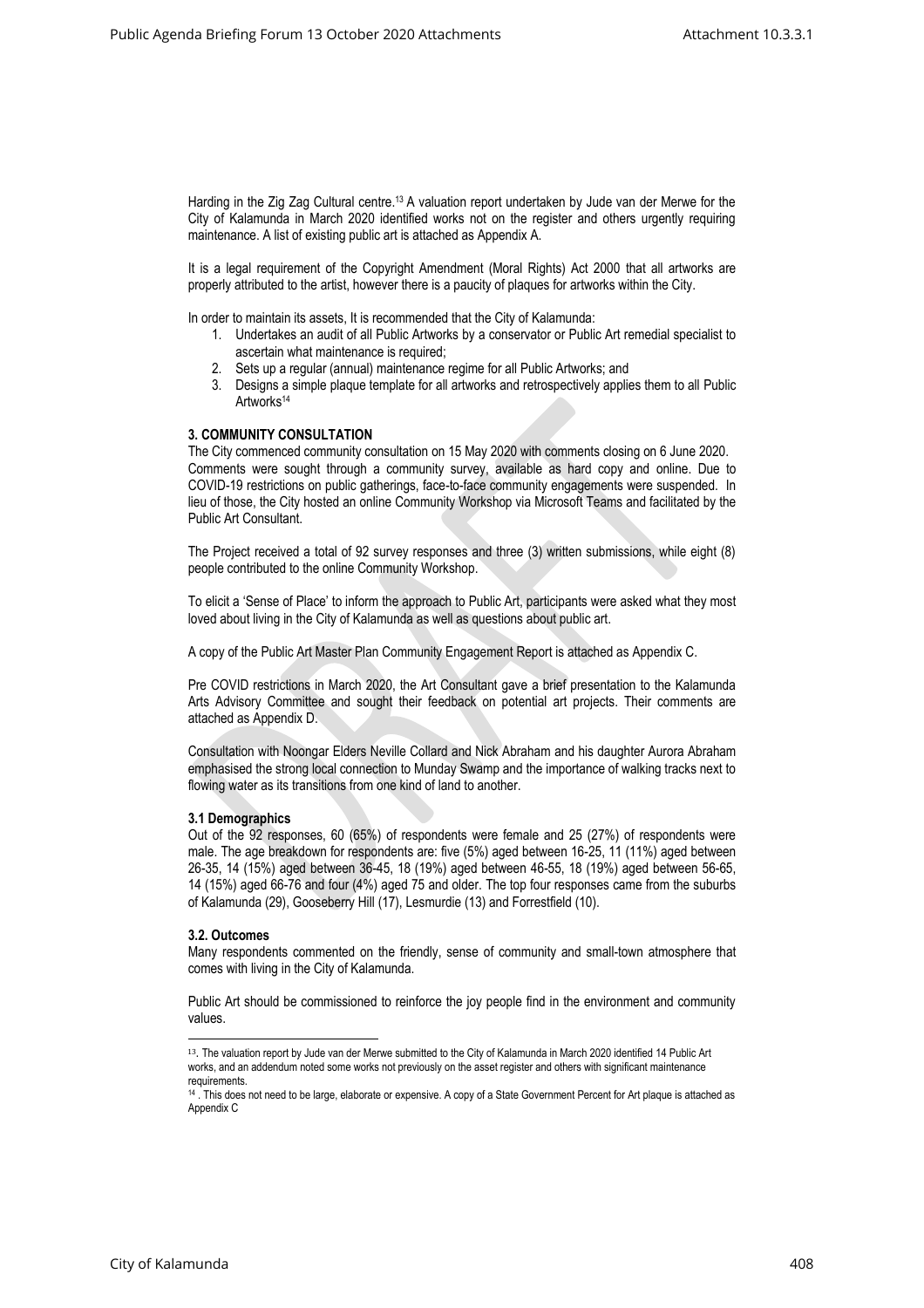Consultation identified a number of strong key themes and comments.

#### **3.2.1 Key Themes**

In order of most preferred, the most common themes that came through from consultation, including with Aboriginal Elders, were:

- Natural Environment: bushland, forest, geology, native flora, wildlife, parklands, walking trails and paths, care of natural resources;
- Noongar history and culture: waterways, connection to Munday Swamp, the story of Kalamunda, Welcome to Country, Aboriginal astronomy; and
- Early Settlers: farming, horticulture, railways.

While in some cases themes for artworks may differ from those above, the above themes should guide the majority of artwork within the City of Kalamunda, including those works commissioned by private Developers.

Themes should be interpreted in a way that is creative, in keeping with contemporary art, and encourages new ways of viewing and understanding the subject matter.

In addition (and not covered in the community consultation) artworks commissioned for industrial areas may thematically reflect the industrial use of the building or industrial surrounds, and include new media, digital technology or lighting.

#### **3.2.2 Scale of Artworks.**

Where large, iconic works can signal key entry points to various areas within the City, and be key way finding markers in the landscape, small works provide more intimate experiences and the potential for greater interaction and discovery.

There was a slight preference from community respondents for small, discreet artworks over large and iconic works, but on balance, to deliver a variety of experiences for artists and the public the Public Art program should be a mixture of scales.

#### **3.2.3 Lifespan**

When asked if the artwork commissioned should be permanent, with a lifespan of at least 20 years, or whether the City could also commission more temporary artworks, there was an overwhelming preference from the online respondents for permanent artworks. Participants in the online Workshop were more split and could see merit in both.

There are options for creating temporary artworks within more permanent hardware, such as light boxes or Gobos. The advantage of these is that the artwork can be changed regularly at limited cost and also contribute to a strong sense of local community by involving local residents especially emerging artists and writers, or other community groups.

The City of Kalamunda should direct money from the Public Art Fund to commission permanent artworks, including light boxes or Gobos, but seek external money to fund a unique sculpture event.

## **4. MATERIALS**

In Europe and America those iconic Public Art works that visitors rush to visit come with a funded maintenance regime. This is not the case in Western Australia, where artwork is expected to be very low maintenance and cause little to no further cost once installed. Coupled with the harsh Western Australian climate of strong sun and UV light, often strong winds and salt atmosphere along the coast, this has resulted in Public Artworks that are overwhelming made from either naturally rusted Corten steel, marine grade aluminium, or anodized aluminium integrated into screens.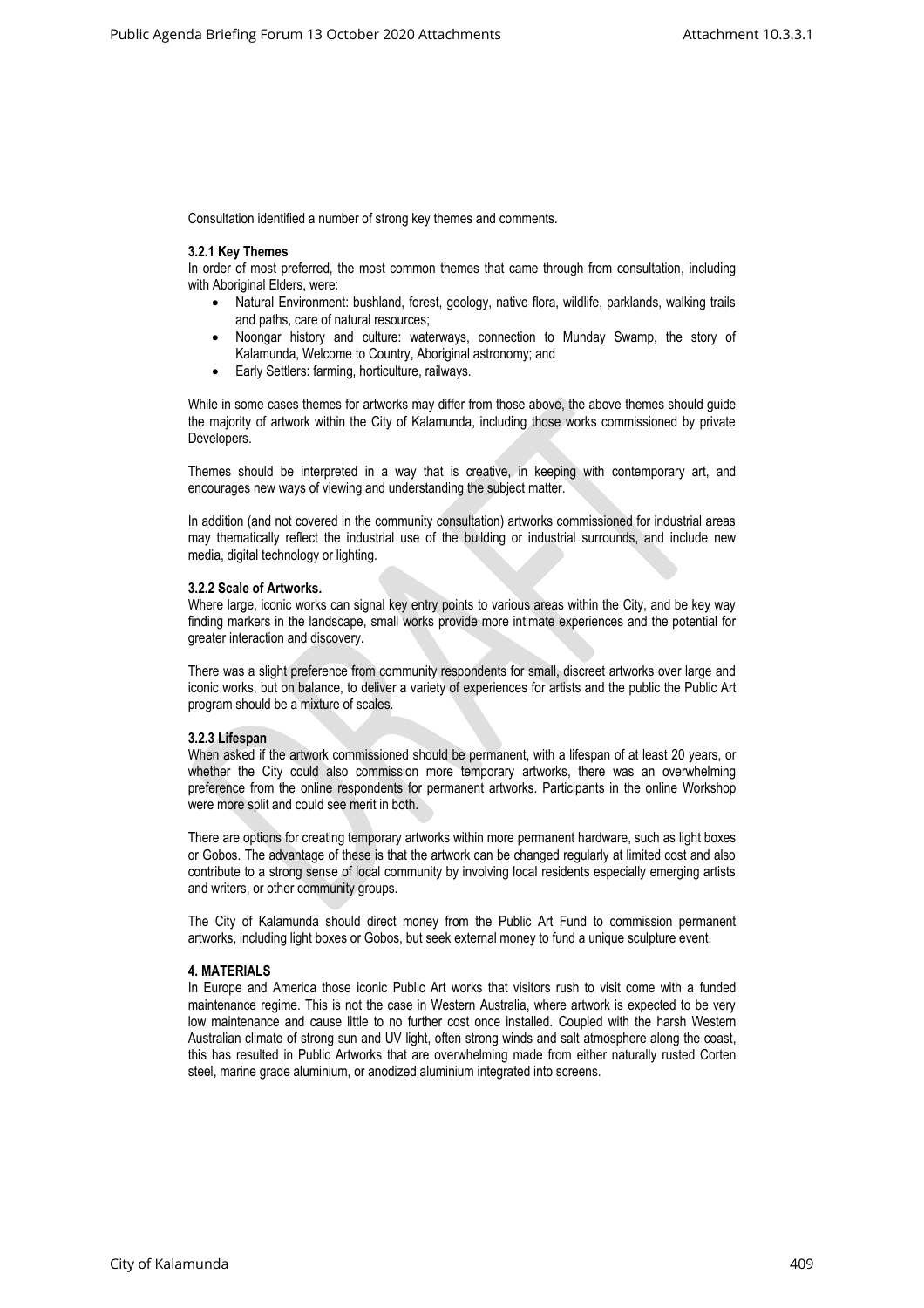However in commissioning artwork for the City of Kalamunda, especially the Hills suburbs, eastern rural communities and villages and suburban parklands there should be as stronger emphasis on more natural materials such as wood, stone, clay or even concrete as depending on the mixture some beautiful terrazzo stone finishes can be revealed. Although stone, high fired clay and concrete are very durable and low maintenance, wood requires a commitment to on going oiling.

In the 21st century the digital age constantly presents artists with new opportunities to extend their oeuvre of media, materials, fabrication and design techniques. Notwithstanding the emphasis on the environment and natural materials, there will be opportunities for artists to use new technology, sound, and light. This will be especially applicable for artworks in newer developments, or laneways or other urban developments, such as shopping centres.

## **4.1 Safety**

Safety is of paramount importance in the public domain. Public Art works should not:

- Be easily climbable over a height of 1metre unless surrounded a soft fall material such as rubber, grass, or wood chips;
- Have moving parts under 3 metres from the ground;
- Be able to trap limbs or fingers or toes:
- Have any sharp point or dangerous protruding parts; or
- Present a trip hazard on the ground.

## **4.2 Universal Access**

While it is not possible to cater for all ages and abilities in every Public Artwork, it is important to ensure that some that are tactile, at wheelchair height or in non-visual media, such as sound.

## **5. KEY SITES AND ARTWORK BUDGETS**

Proposed sites for Public Art below are within the control of the City of Kalamunda, or for new private developments where the City may be able to work with the Developers or groups of Developers to assist with placement. Where possible, the City of Kalamunda should encourage bold and prominent statements in new developments.

There are no nominated sites for permanent Public Art in existing shopping centres, on roads managed by Main Roads WA, or forests and national parks managed by the Department of Biodiversity and Attractions as this would require the permissions and cooperation of those owners or government departments. This may be possible with owners of shopping centres or the Department of Biodiversity and Attractions, but is highly unlikely with Main Roads WA, as they do not commission threedimensional artworks on road reserves.

Sites have been selected to ensure that, as far as possible, there is a spread of artwork across the City, however, Public Art opportunities in eastern rural areas are more limited because of narrow roads and small public open spaces. The potential public art location is at the intersection of Canning and Pomeroy Roads in Carmel and the potential development in Pickering Brook, (subject to the outcomes of the Pickering Brook Taskforce) may help to correct this. The developer will be expected to follow the recommendations of this Master Plan.

Funds for public artworks will become available incrementally from monies held in the Public Art Fund from cash in lieu contributions from Developers. The budgets below are based on current reasonable budgets for Public Art, as applicable in 2020 ex GST. They are intended to be a guide for planning and budgeting within the City of Kalamunda.

Budgets for potential artworks should be reassessed annually to allow for GDP rises. Costs associated with engaging a Public Art Coordinator, if applicable, will be additional; allow for an additional 10%.

## As a guide to the size of artworks:

1. Large-scale works can generally be defined as being in excess of 3m high.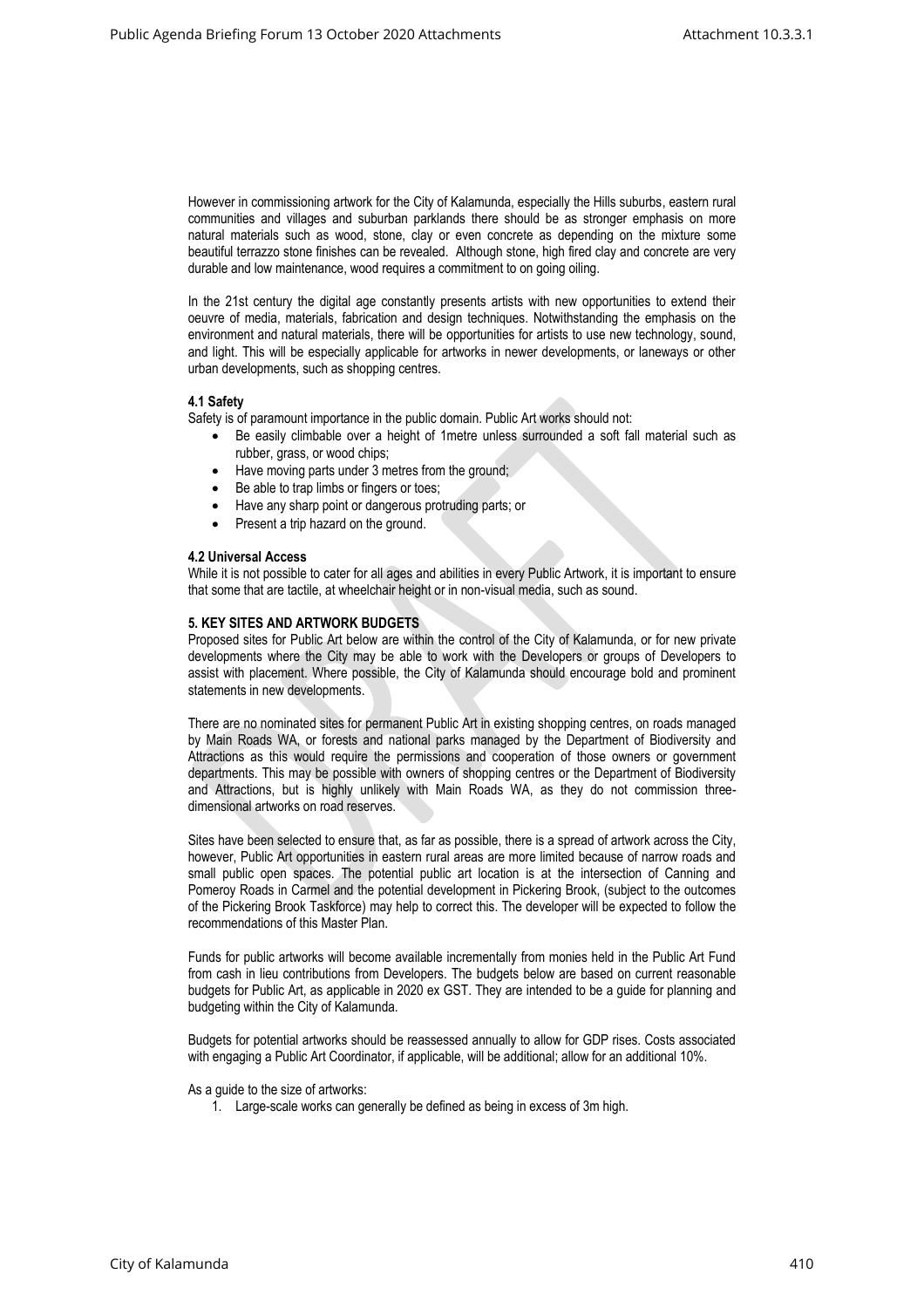- 2. Medium-scale works are generally pedestrian height and between 1m 2 m high
- 3. Small-scale works are generally under 1m high, and may be quite discreet and hidden, awaiting discovery.

#### **5.1 Large-scale Iconic Works**

Large-scale works can be defined as generally being over 3m high; being clearly seen from a distance and often acting as way-finding elements.

## **5.1.1 Entry to The City at Wattle Grove**

A large iconic work positioned in the Woodlupine Reserve near the intersection of Hale and Welshpool Roads. This should by a Noongar artist and describe one or more aspects of Noongar life and culture. This should be a priority for the City when funds become available and could be expected to cost 150,000.

#### **5.1.2 Entry to The Eastern Rural Areas at the intersection of Pomeroy and Canning Roads**

This artwork can be positioned in the roundabout at this intersection and should thematically reflect the eastern rural suburbs. Tourism signage is present in the area and will need to be considered by the artist in relation to the artwork. The Heidelberg Aged Care Facility is proposed for this location and it may be possible to connect aesthetically and thematically with the integrated art for the Facility. This should be an immediate priority for the City when funds become available and could be expected to cost \$100,000 - \$150,000.

## **5.1.3 Entry to Lesmurdie at the intersection of Welshpool and Lesmurdie Roads**

This artwork could be positioned at the apex of the Mick Conti Park, so that it is clearly seen as cars slow to turn into Lesmurdie Road.

The sculpture would be expected to cost \$100,000 - \$200,000 +GST and is not an immediate priority for the City,

## **5.1.4 Future Shared Street and Civic Space**

If the future Shared Street and Civic Space at the intersection of Haynes and Railway Roads, Kalamunda eventuates, there should be either a Welcome Statement or a work about the Aboriginal story behind the name Kalamunda or both, by a Noongar artist. The artwork should be an integral part of the development of the Civic Space and the proposal is that as well as being vertical, it can occupy some of the ground plane, and/or encompass lower horizontal planes. The height, although commanding should be in proportion to and not in excess of local building heights.

This will be a priority for the City if and when the Shared Street and Civic Space eventuates. The artwork could be expected to cost \$200,000.

#### **5.1.4 Intersection of Logistics Boulevard and Courtney Place, Wattle Grove**

This is a private development area and the City will likely receive multiple Development Applications. If possible, the City should encourage the Developers to contribute cash-in-lieu of the Public Art requirement so that the City can consolidate the funds to commission a significant and bold work. The artwork may have a more industrial theme and even use new technologies. The artwork could be expected to cost \$150,000.

## **5.1.5 Proposed Pickering Brook Development**

If this development eventuates, the City should work closely with the Developer to ensure a bold and innovative approach to Public Art that reflects the forest and rural surrounds. No budget proposed at this stage.

## **5.2 Parklands**

There is a plethora of beautiful parklands throughout the foothills suburbs, with proposed Master Plans for upgrading the Ray Owen Reserve (Lesmurdie), Scott Reserve (High Wycombe), Maida Vale Reserve, Cambridge Reserve (Forrestfield) and Stirk Park (Kalamunda). Each Master Plan should allow for a minimum of \$100,000 + GST for small-medium scale interactive artworks interactive, child friendly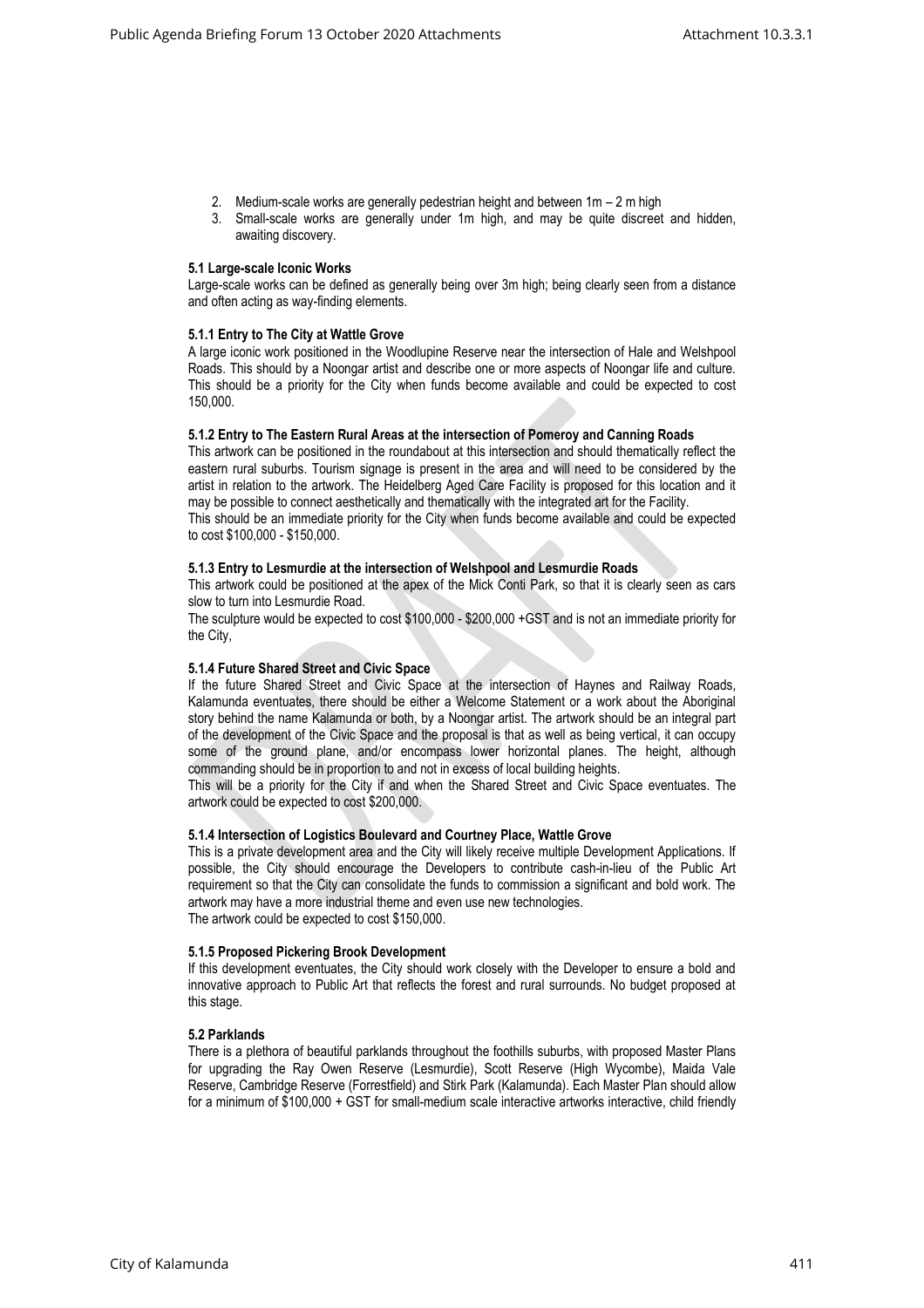artworks, suitable for touch and experience. In some place's artworks may act as informal seats or resting places.

#### **5.2.1 From Range View Park, through Peter Annus Park, Progress Park to natural bush around the High Wycombe Library.**

There is a trail of parklands, man made and natural that meanders on the southern side of High Wycombe, parts of this are lush and other parts need some care and attention. Nevertheless, this lengthy green space is clearly used by locals. Small scale, interactive works could present a trail through but if funds for this do not permit, works might best be placed at either end in some of the natural bushland near the Library and Community Hall and near the Tennis Club.

These are desirable, but not an immediate priority for the City. Artworks can be expected to cost \$150,000.

#### **5.2.2 The Public Green Space Between Maamba and Coyong Roads, Wattle Grove Connecting to Hartfield Park**

This beautiful trail and park have many discreet areas for placing small to medium artworks, to be 'discovered'.

These are desirable, but not an immediate priority for the City. Artworks can be expected to cost \$100,000.

#### **5.3 Urban Improvements**

Outside of Kalamunda, most of the central urban infrastructure is in shopping centres owned by other parties. It may be possible to negotiate with landowners for the inclusion of small – medium sized functional artworks, such as seats positioned in heavily used areas.

#### **5.3.1 Lighting Artworks**

Lighting artworks assist with public safety. Taking impetus from the City of Vincent Light Box Laneway Gallery, in association with shopping centre owners and managers, the City could commission a series of Light Box artworks and/or small-scale projections from one or more Gobos for shopping centres.

The advantage of these simple technologies for temporary artworks is that the hardware is relatively cheap and simple to install and once there, the artwork can be rotated regularly for small fees. The projects are especially suitable for younger and emerging artists, or those artists who work in ways not suitable for other Public Art commissions. This could also include writers.

\$100,000 for initial hardware and then \$1500 per artist for a design, estimated at \$9,000 per annum. Most shopping centres will have a budget for community outreach that could be a partial contribution to this, and the City should investigate this option.

## **5.3.2 Kalamunda Central Mall**

The Kalamunda Central Mall will be upgraded during 2020/2021.

It is essential that to ensure maximum impact and integration, Public Art is considered during the concept phase for the redevelopment. Ideally, an art coordinator or artist would be engaged to work directly with the planning team to scope the artworks.

Budgets will be determined as part of the budget breakdown for the development but as a minimum: **5.3.2.1 Canopy** Without LED: \$150,000 With LED: \$300,000 **5.3.2.2** Seating and other furniture**:** \$150,000 **5.3.2.3** Ground plane artwork: \$75,000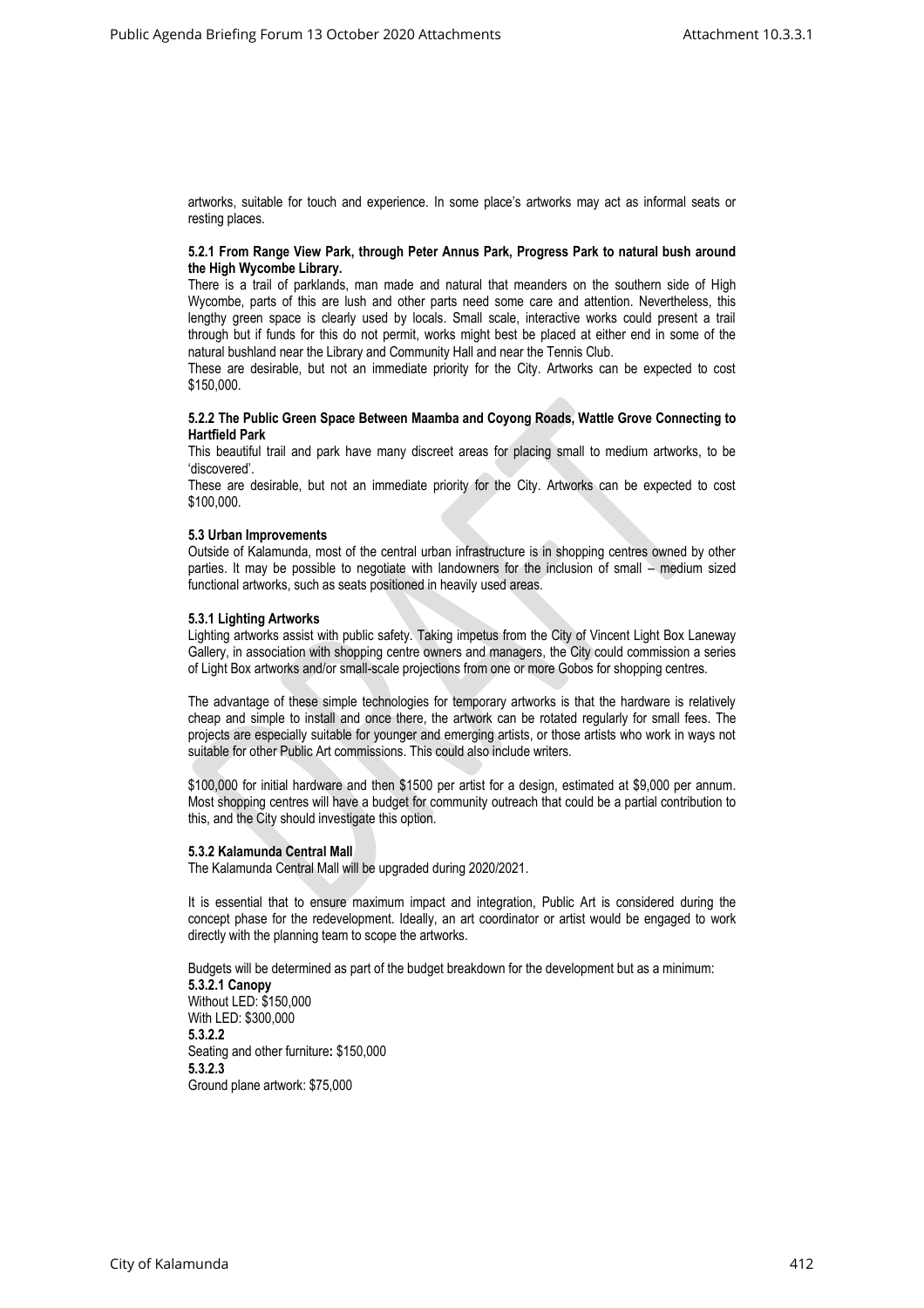## **5.3.3 Haynes Street - Kalamunda**

This street is heavily used by pedestrians. Two small to medium scale artworks (no more than 1.2 m high) could be positioned on both sides of the street. As many of the pavement set backs and small gardens in these areas are privately owned, the exact locations may need to be negotiated with property owners.

This is not an immediate priority for the City and can expected to cost \$150,000 for 4 small sculptures.

## **5.3.4 Hgh Wycombe Transit Orientated Development Precinct**

This precinct, based around the new train station, will be developed to accommodate higher-density mixed use activities. This presents an array of future integrated public art opportunities to be further explored as civic, commercial and residential development projects are advanced.

## **5.3.5 Seating**

The City could commission an artist to design one or more seats that can be produced on an 'as needs' basis for parks and streets as improvements are made. The seats will be distinctive and be a signature for the City.

\$15,000 Artist's commission fee for design and documentation \$20,000 per seat

As a small design fee, this is something the City could initiate immediately.

## **6 TEMPORARY ARTWORK FESTIVAL.**

An annual or bi-annual temporary and ephemeral artwork festival, celebrating the forest will be an asset to the City of Kalamunda art community as well as the wider Perth art community. It will encourage tourism and, hopefully attract large crowds into the City in the way that Sculpture by the Sea, Cottesloe has done<sup>15</sup>.

The artworks should reflect the forest and walking trails and also appeal to the cyclists that come up the hill at the weekend. The trail will be of temporary artworks made from natural materials, and might start in the foothills, head up the escarpment and then meander through the edge of some forest areas into the rural east. As the artworks will be designed to disintegrate naturally into the landscape, it should be relatively easy to gain appropriate permission from other government authorities. The Zig Zag Scenic Trail would be the most suitable site, but the Festival could extend beyond into the forest or down into foothills parklands.

The recommendation is that the trail is funded separately to permanent artworks, and that sources are sought from other government bodies and organisations to augment the City's contribution. The cost of commissioning temporary artworks is low, especially if artists are able, with appropriate permission, to forage in local parks for materials.

There is potential for collaborating with other arts organisations such as Understory in Northcliffe and Lost Eden Creative in Dwellingup to form a Forest Art Trail alongside the Silo Art Trail.

Although the cost of artworks will be relatively small, taking into account publicity and the potential for bringing in an international or nationally renowned environmental artist to produce works and give workshops and talks, the City should look a minimum cost of \$500,000, of which they will need to contribute at least 1/3<sup>rd</sup> and raise the remainder from grants and other private sources.

## **7. PUBLIC ART CONTRIBUTIONS**

In keeping with the City of Kalamunda Public Art Policy and Local Planning Policy 26 – Public Art Contributions, contributions to Public Art will be required for all commercial developments (including those initiated by the City) over a cost of \$500,000, capped at \$250,000 per development.

<sup>15</sup> . At the time of writing this Master Plan, Sculpture by the Sea, Cottesloe has an uncertain future. Reliance of selling artworks has caused a funding shortfall, along with lack of support from local sources.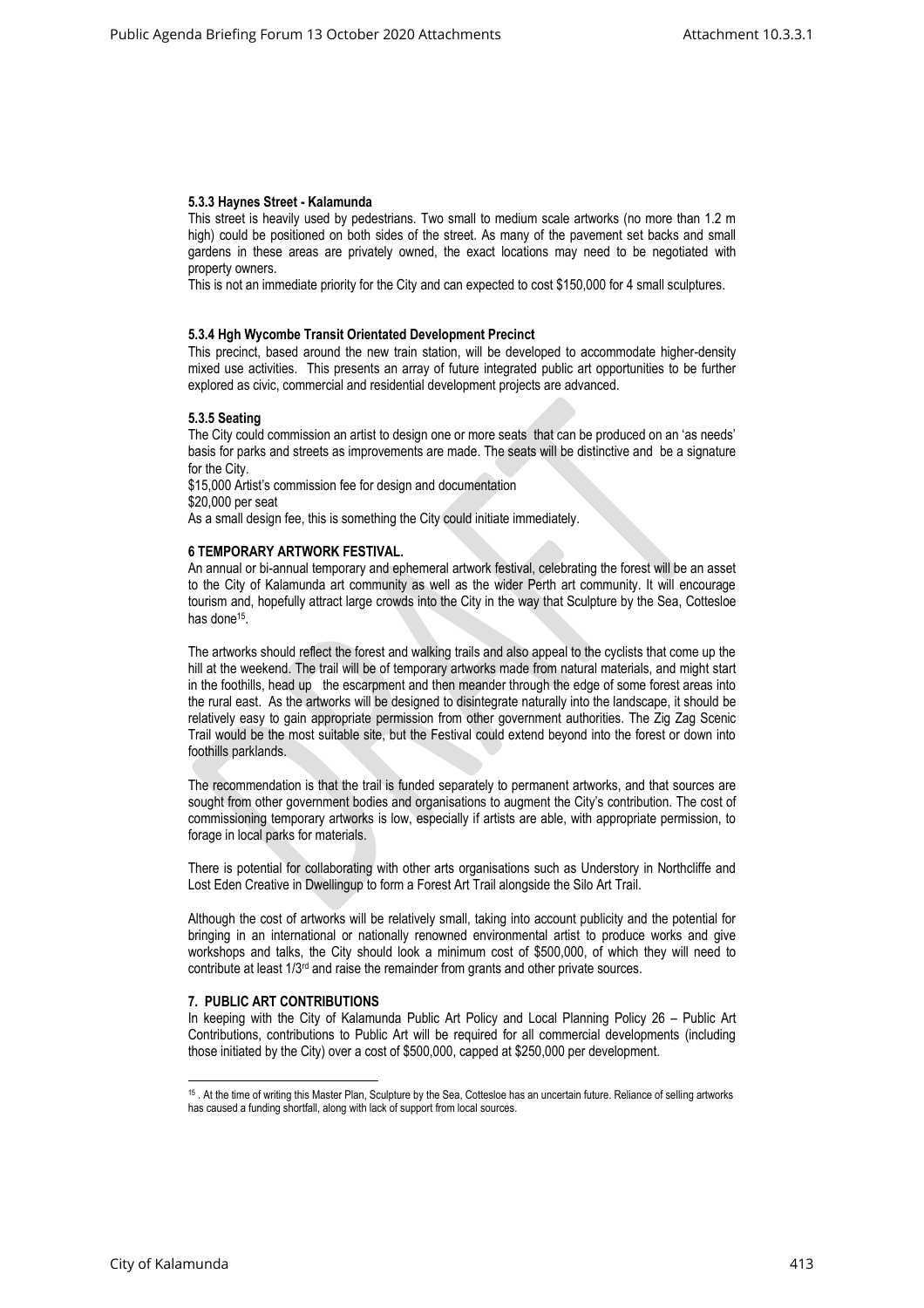Developers will have the choice of either expending the money on work they commission, subject to the approval of the City, or paying a cash-in-lieu contribution to the City's Public Art Fund.

## **7.1 Handbook for Developers**

To assist Developers who decide to commission their own artworks, the City will produce a Handbook for Developers that will include:

- Information from the Policy on what constitutes Public Art;
- Information from the Policy regarding the definition of a professional artist;
- A summary of relevant information from this Master Plan (themes, materials, safety requirements);
- Procedures for the commissioning process;
- What the costs associated with the production of Public Art may include; and
- A list of the requirements for the art for the DA (concept drawings, technical drawings, details of materials, fixtures, fittings and a preliminary maintenance report).

## **7.2 Engagement of a Public Art Coordinator.**

Developers will be encouraged to contract a Public Art Coordinator rather than try to manage projects themselves. The City can provide a list of suitable Public Art Coordinators for the Developers information but cannot recommend one over the others.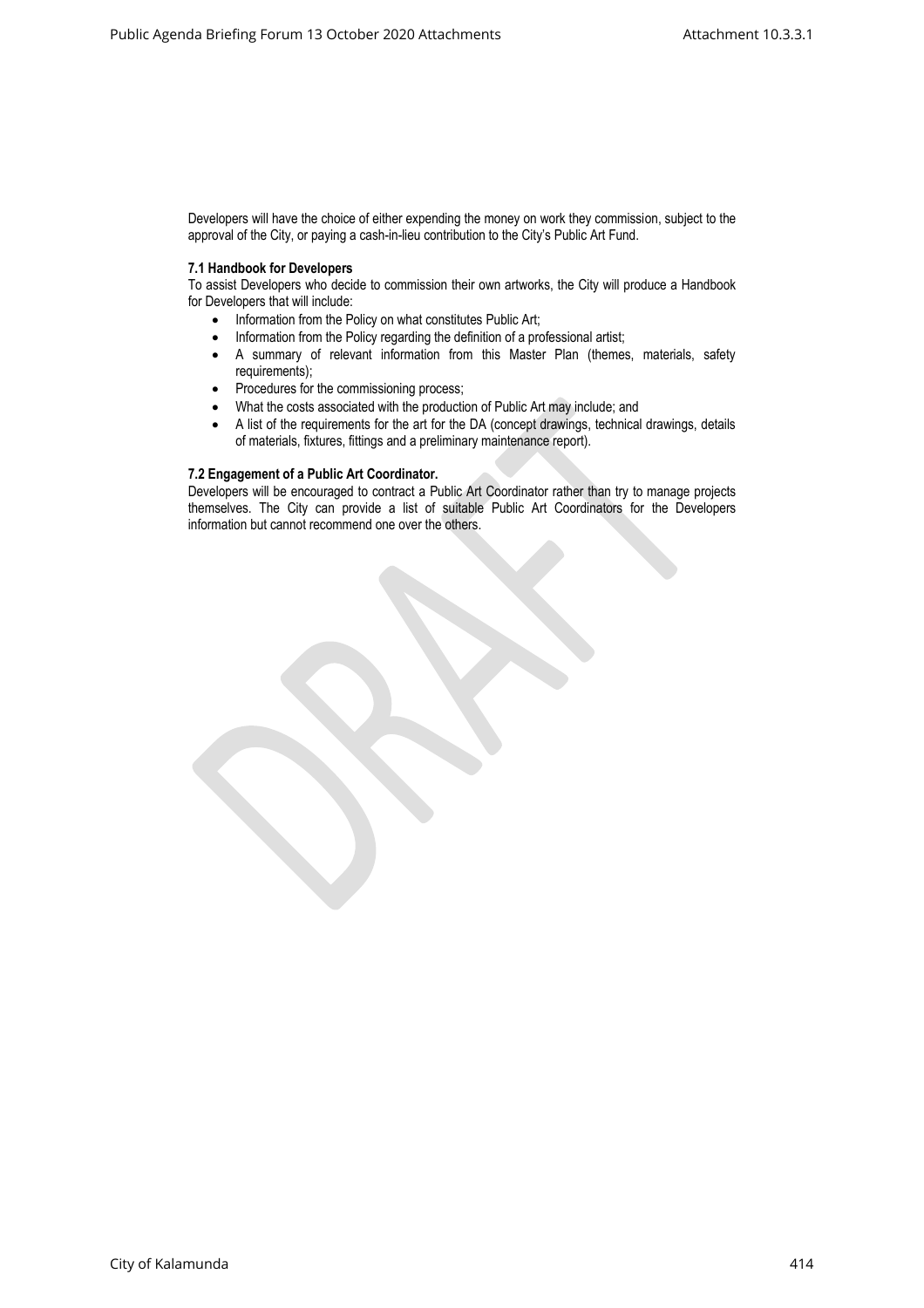## **Bibliography**

Australia Council for the Arts. International Arts Tourism – Connecting Cultures. Australia Council for the Arts. 2018

Baxter, Maggie Kalamunda Town Centre Public Art Strategy 2010

Business Destinations, March 7 2017

City of Kalamunda. Kalamunda Clean and Green. Local Environment Strategy. 2018 -2020.

City of Kalamunda. Innovate Reconciliation Action Plan. 2019

City of Kalamunda Kalamunda Activity Centre Plan. Draft. March 2019

City of Kalamunda. Local Planning Policy- 26 -Public Art Contributions (LPP26). 2019

City of Kalamunda. Public Art Policy (Draft). 2019

City of Kalamunda Public Open Space Strategy. 2018

Darrah, Kim. The Art Effect. Business Destinations. March 7, 2017

Franklin, Adrian. Art Tourism: A New Field for Tourist Studies Tourist Studies. December 2018

Martin-Chew, Louise. Public Art: Creativity as catalyst for Economic Success AUP News, February 23, 2020 [www.uapcompany.com/news](http://www.uapcompany.com/news)

Van der Merwe, Jude Valuation report on artworks owned by the City of Kalamunda. March 2020

[www.forecast.id.com.au](http://www.forecast.id.com.au/) [www.publicsilotrail.com](http://www.publicsilotrail.com/) [www.understory.com.au](http://www.understory.com.au/) [www.vincent.wa.gov.au/lanewaylightboxes](http://www.vincent.wa.gov.au/lanewaylightboxes) [www.wyedean.co.uk](http://www.wyedean.co.uk/) [www.ysp.org.uk](http://www.ysp.org.uk/)